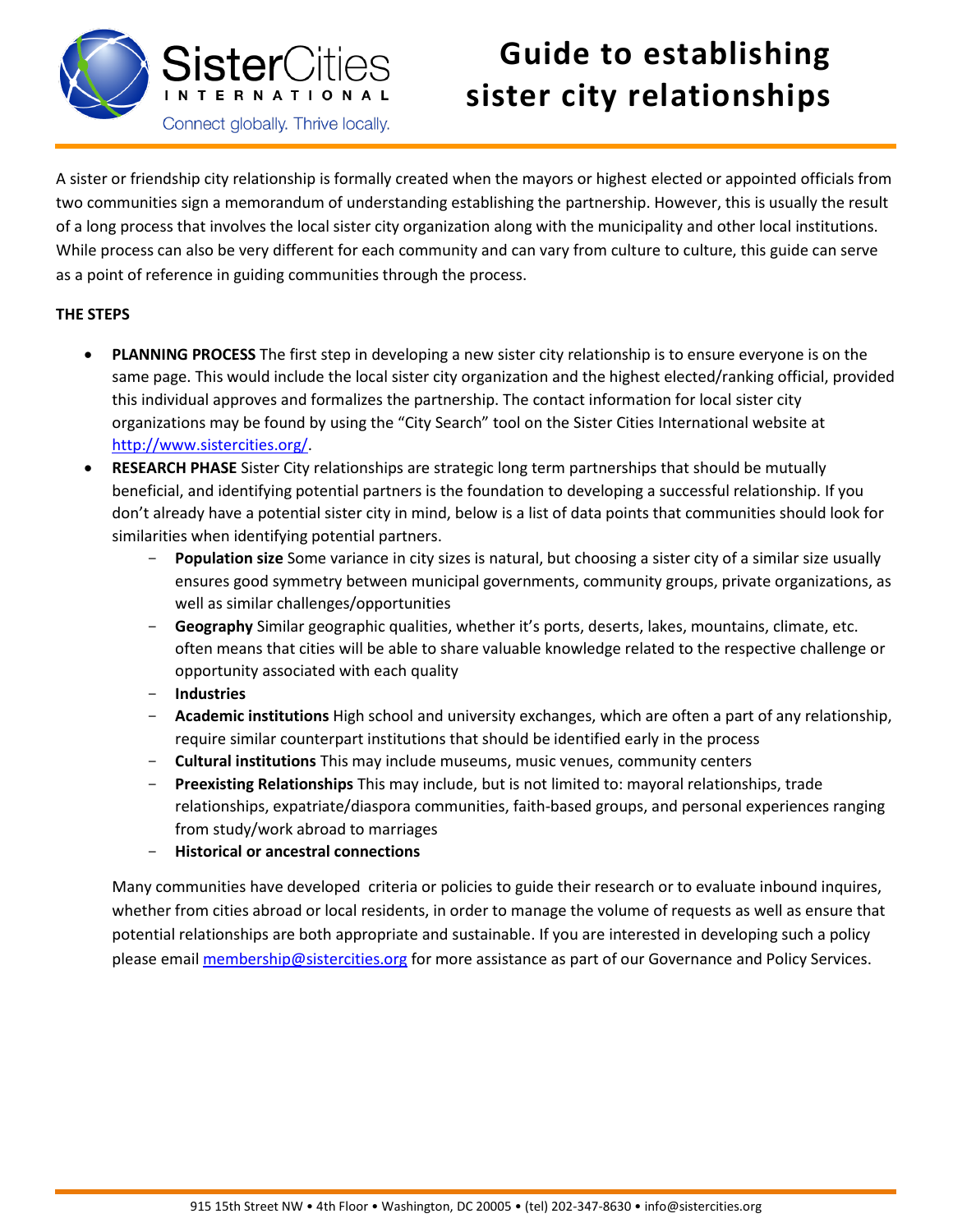

## **Guide to establishing sister city relationships**

Sister Cities International works with U.S. and global members on establishing new partnerships through the **Cities Seeking Cities** program. This program provides members with hand-in-hand assistance in researching potential partners, developing a line of communication through various channels, consulting in international protocol matters, and ultimately serving as a resources for any questions throughout the correspondence. For more information on the Cities Seeking Cities program please visit our website a[t http://sistercities.org/cities-seeking-](http://sistercities.org/cities-seeking-cities)

 **DEVELOP LINE OF COMMUNICATION** The next step in the process is to develop a line of communication with the prospective community by sending a letter of introduction from one mayor to the other. This letter should introduce your community, identify why you are interested in developing a sister city relationship, identify potential program/exchange opportunities, and identify a point of contact for this initiative. This is when international protocol should be followed in order to ensure a positive experience. Provided symmetry is a key aspect of international protocol, if your local sister cities organization operates through the work of community volunteers it is good practice to identify a volunteer contact as well as a contact within the mayor's office. If

[you nee](http://sistercities.org/cities-seeking-cities)d assistance in targeting appropriate contacts within the international community, please contact [partnerships@sistercities.org](mailto:partnerships@sistercities.org) for staff assistance through our **Cities Seeking Cities** program. A template for this letter may be found under the toolkits and templates section of the SCI Member Area [http://www.sistercities.org/toolkits-templates.](http://www.sistercities.org/toolkits-templates)

- **CORRESPONDENCE PHASE** Once the letter has been received by the international community and a line of communication has been established, the next several months should be focused on learning more about the each other's communities, identifying program/exchange opportunities, discussing local involvement, and developing a work plan that establishes short and long term goals for the partnership. Many cultures will recommend a physical exchange during this phase, but often various means of technology is used to effectively communicate. This period is also a great opportunity to implement a program to "test the waters." This program could include a youth pen pal exchange, municipal/professional best practice, or other knowledge-sharing exchange, among many other opportunities. Many communities may send non-mayoral delegations during the correspondence and planning stages-whether that be the city manager, council members, local business professionals, or volunteers.
- **DEVELOP PARTNERSHIP AGREEMENT** Both communities have decided to move forward and formalize the relationship. In order for a sister city, county, or state partnership to be recognized by Sister Cities International, the two communities must sign formal documents which clearly endorse the link. The partnership agreement can range from the ceremonial, with language focusing on each city's commitment to fostering understanding, cooperation, and mutual benefit to the precise, with particular areas of interest, specific programs/activities, or more concrete goals related to anything from numbers of exchanges to economic development. Sister Cities International has developed a toolkit and template that will assist in creating this document and can be found under the toolkits and templates section of the SCI Member Area here: [http://www.sistercities.org/toolkits](http://www.sistercities.org/toolkits-templates)[templates.](http://www.sistercities.org/toolkits-templates)
- **SIGNING CEREMONY** Once the partnership agreement has been developed and both communities have approved the document, the two highest ranking officials will sign the document, which is often done during a formal signing ceremony. While it is important to tailor these ceremonies to fit your specific communities, Sister Cities International has developed a guide to this process and can be found under the under the toolkits and templates section of the SCI Member Area here: [http://www.sistercities.org/toolkits-templates.](http://www.sistercities.org/toolkits-templates) Once the